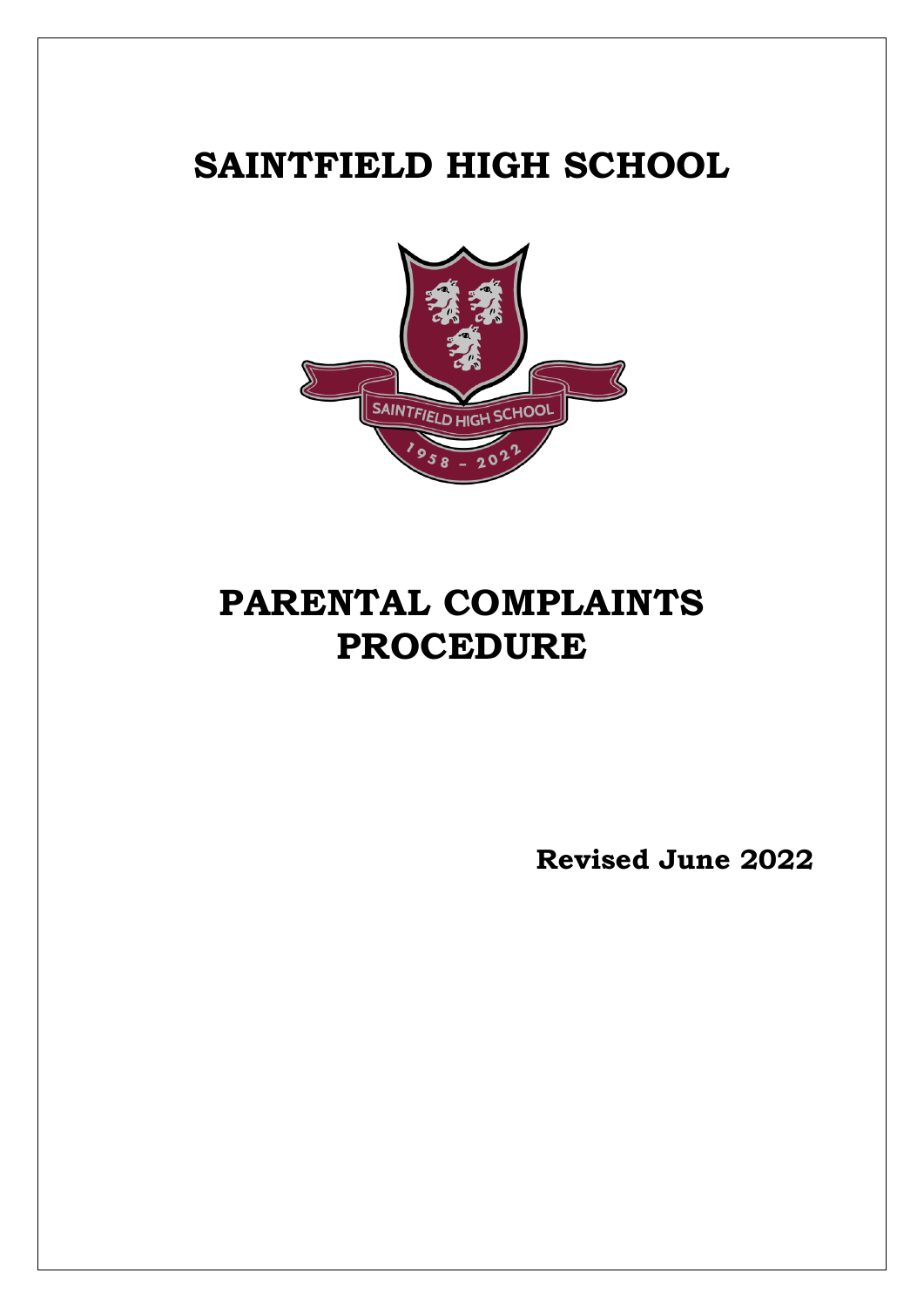#### **THE COMPLAINTS PROCEDURE**

| <b>CONTENTS</b> |                                                     | Page No. |           |
|-----------------|-----------------------------------------------------|----------|-----------|
| 1.              | <b>Scope of Complaints Procedure</b>                | 3        |           |
| 2.              | Aims                                                | 3        |           |
| 3.              | What to Expect Under this Procedure                 | 4        |           |
| 4.              | <b>Making a Complaint</b>                           |          |           |
|                 | 4.1<br>About a Teacher other than the Principal     |          | $5-8$     |
|                 | 4.2<br>About a Member of the School's Support Staff |          | $9 - 11$  |
|                 | 4.3<br><b>About the Principal</b>                   |          | $12 - 14$ |
| 5.              | <b>Record Keeping</b>                               | 15       |           |
| 6.              | <b>Frivolous or Vexatious Complaints</b>            | 15       |           |
| Annex 1         | <b>Appeals Process</b>                              | 16       |           |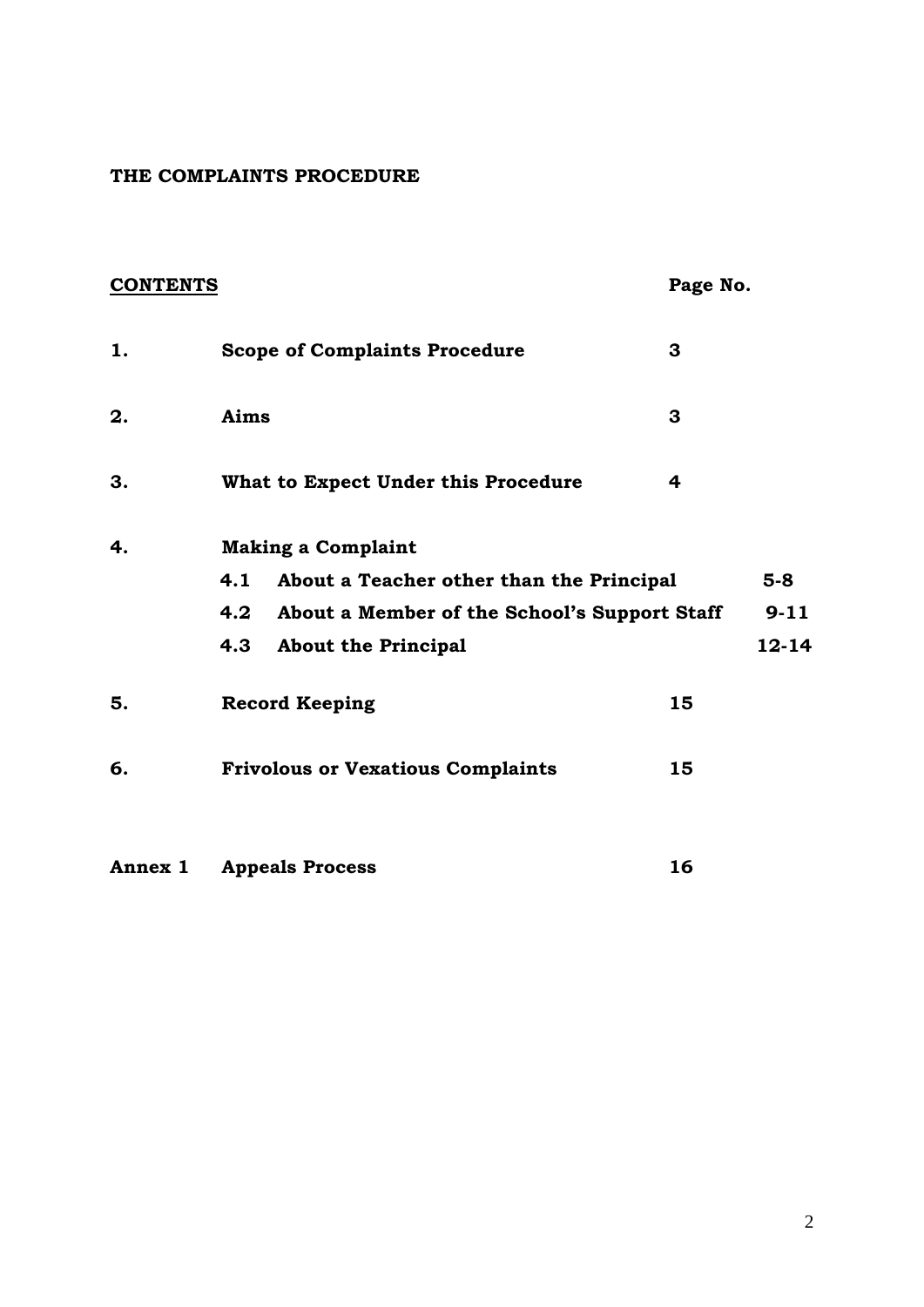#### **THE COMPLAINTS PROCEDURE**

#### **SAINTFIELD HIGH SCHOOL**

#### **1. SCOPE OF COMPLAINTS PROCEDURE**

**The Board of Governors together with the Principal set the direction and tone of the school in all that they do and are committed to working with parents/carers in the best interests of their children's education. The purpose of the Complaints Procedure is to address complaints raised by parents/carers.** 

- **1.1** The procedure covers all matters relating to the actions of staff employed in the school and the application of school procedures, where they affect individual pupils. However, school staff, and the Board of Governors recognise the difference between a concern and a complaint. Taking informal concerns seriously at the earliest possible stage will reduce the numbers that develop into formal complaints.
- **1.2 Where it becomes evident at an early stage that a matter should be dealt with according to other established procedures or appeals mechanisms, this Complaints Procedure will be set aside in favour of the agreed procedure such as Child Protection, Special Education, Admissions, Suspensions and Expulsions, Grievance, Discipline, Bullying and Harassment or the Unsatisfactory Teaching Procedure.**
- **1.3** The school will not investigate anonymous complaints, unless deemed by the school to be of a serious nature. Anonymous complaints may be investigated where they relate to alleged Child Protection matters or alleged financial impropriety. This will be at the discretion of the school.

## **2. AIMS**

- **2.1** In operating this Complaints Procedure we aim to:
	- $\triangleright$  encourage resolution of problems by informal means wherever possible;
	- $\triangleright$  allow swift handling of a complaint within established timelimits for action;
	- $\triangleright$  keep people informed of progress;
	- $\triangleright$  ensure a full and fair investigation;
	- $\triangleright$  have due regard for the rights and responsibilities of all parties involved;
	- respect confidentiality;
	- $\triangleright$  fully address all aspects of a complaint and provide an effective response and appropriate redress, where necessary; and
	- $\triangleright$  in the interest of continuous improvement, provide relevant information to the School's Senior Management Team and Board of Governors.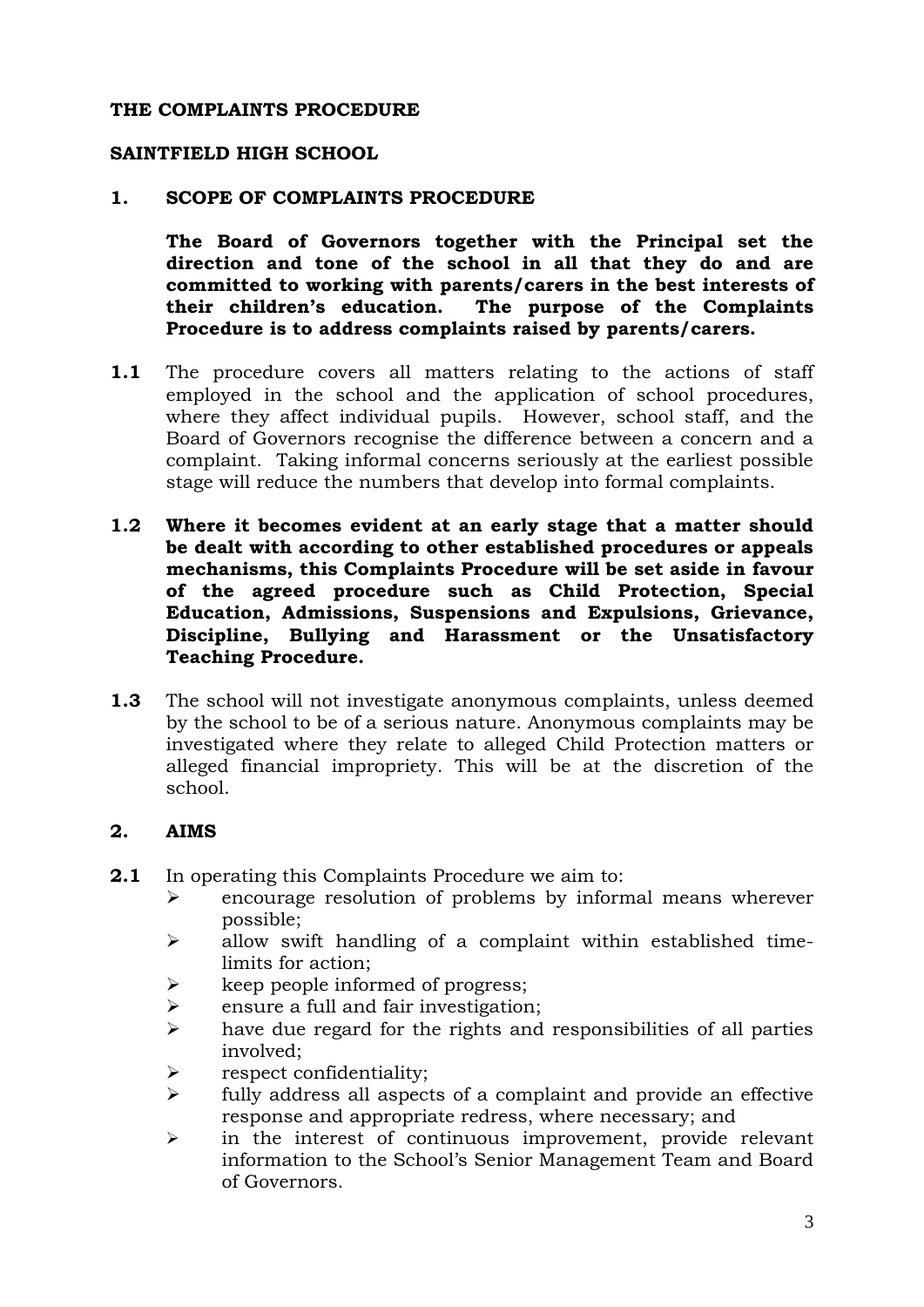- **2.2** This Procedure is designed to be:
	- $\triangleright$  easily accessible and publicised;
	- $\triangleright$  simple to understand and use;
	- $\triangleright$  impartial; and
	- non-adversarial.

A copy of this Procedure is available on the school's website or is available from the school on request.

## **3. WHAT TO EXPECT UNDER THIS PROCEDURE**

## **3.1 Your rights as a person making a complaint**

In dealing with your complaint we will ensure that you receive:

- $\triangleright$  fair treatment;
- $\triangleright$  courtesy;
- $\triangleright$  a timely response;
- $\triangleright$  accurate advice;
- $\triangleright$  respect for your privacy complaints will be treated as confidentially as possible allowing for the possibility that we may have to consult with other appropriate parties about your complaint; and
- $\triangleright$  reasons for our decisions.

Where the complaint is upheld we will acknowledge this and address the complaint you have raised. If, after investigation, it is judged there are no grounds for your complaint, you will be advised accordingly.

## **3.2 Your responsibilities as a person making a complaint**

In making your complaint we would expect that you:

- $\triangleright$  raise issues in a timely manner;
- $\triangleright$  treat our staff with respect and courtesy;
- $\triangleright$  provide accurate and concise information in relation to the issues you raise; and
- $\triangleright$  use these procedures fully and engage with them at the appropriate levels.

# **3.3 Rights of parties involved during the investigation**

The process is non-adversarial and does not provide a role for any other statutory or non-statutory body.

## **Complainant**

Where a meeting is arranged the complainant may be accompanied by another person where it is accepted, by the Board of Governors and the Principal, that this will assist the investigation and resolution of the complaint.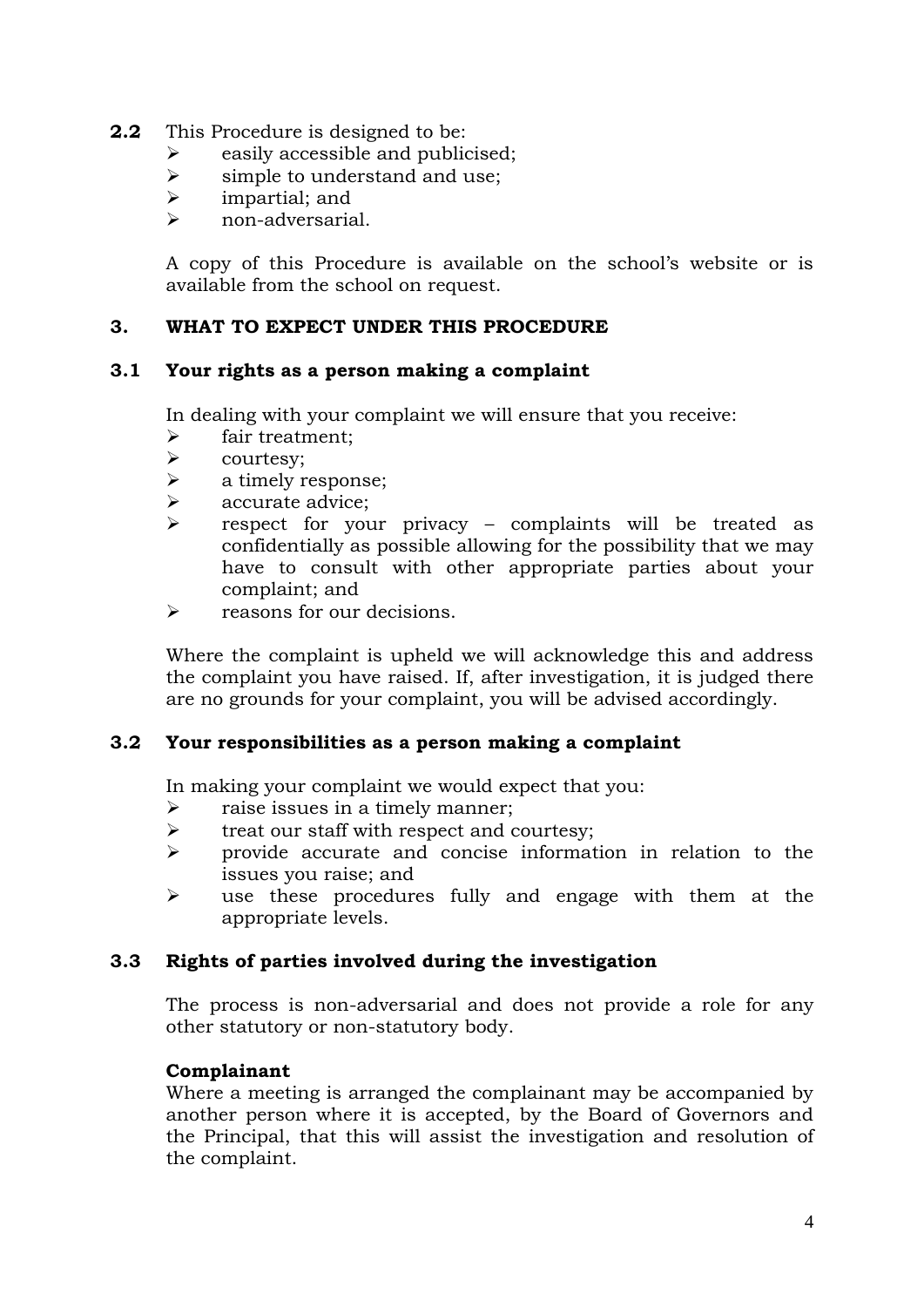# **Staff**

Staff may seek the advice and support from their professional body or Trade Union and may also be accompanied by another person to meetings where it is accepted, by the Board of Governors and the Principal, that this will assist the investigation and resolution of the complaint.

A member of staff who is the subject of a complaint will be provided with full details of any allegations made against him/her before being required to respond to the matters raised. In many occasions this may be best achieved by providing the member of staff with a copy of the letter. However, the views of the complainant will be sought before doing so.

# **Legal Representation**

Legal representation, or representation by a person, or persons acting in a professional capacity **is not** permitted within this Procedure.

This Procedure does not take away from the statutory rights of any of the participants.

# **3.4 Where the complainant is a Governor**

Where the complainant is a member of the Board of Governors, s/he will play no part in the management, or appeal, of the complaint as set out in this Procedure.

# **4. MAKING A COMPLAINT**

# **4.1 Complaint about a Teacher (other than the Principal)**

## **4.1.1 Informal Stage**

## *Step 1 - Speaking with Teacher*

In the first instance, a complaint should normally be raised verbally with the teacher concerned, so that s/he may have an opportunity to address the issue(s). **Please observe the school's existing protocols for arranging and conducting such meetings and follow the school's policy with respect to access to members of staff.** 

This approach will not prevent you from choosing to enter the formal process at a later stage, if you believe that to be an appropriate course of action.

## *Step 2 - Speaking with the Principal*

If your complaint remains unresolved following Step 1, you should arrange a meeting with the Principal to discuss the issue(s). In some circumstances the Principal may not be able to deal effectively with your complaint immediately, and s/he may require some time to investigate and respond. If further time is required you will be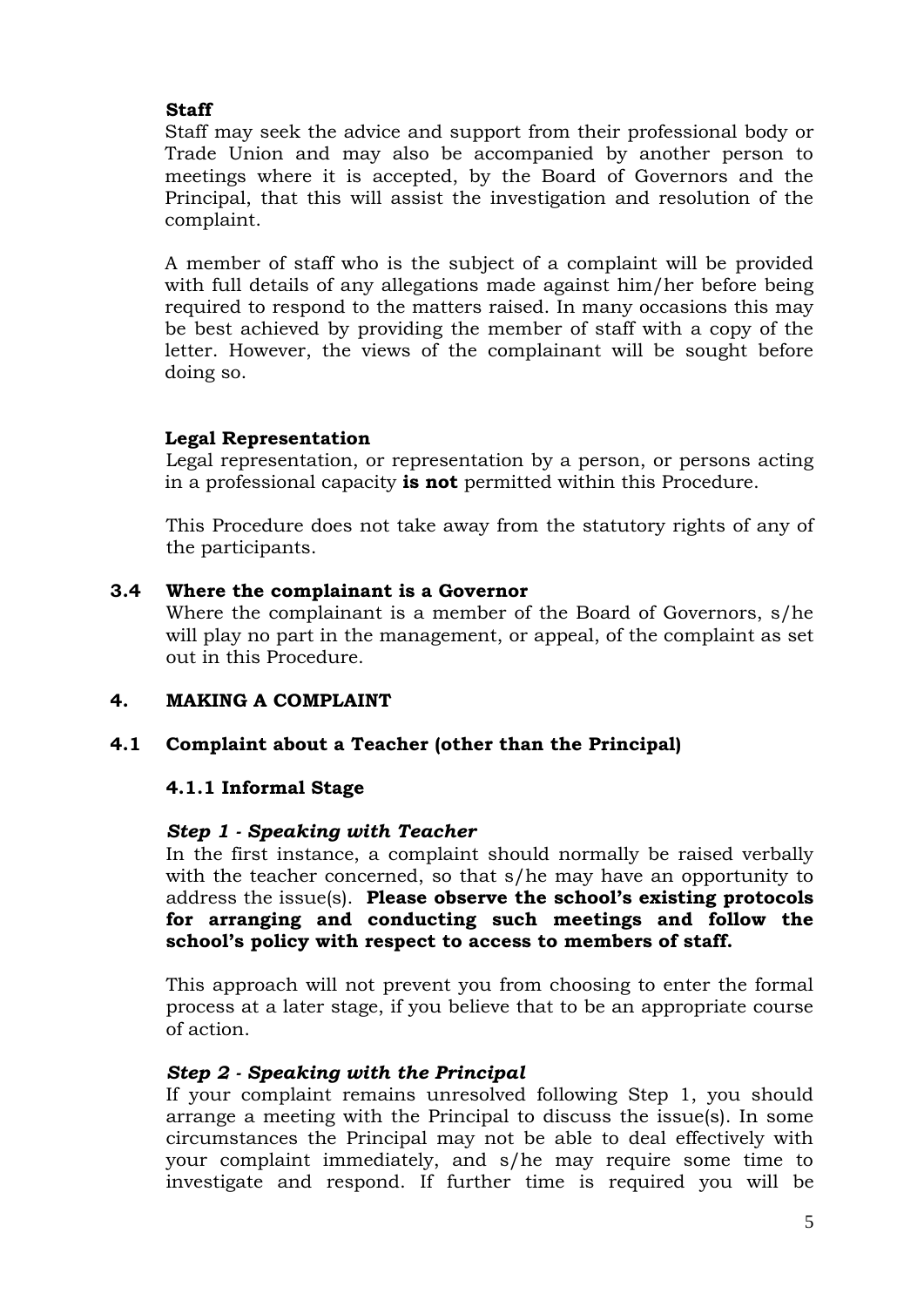informed of the timescale and the likely date by which the Principal will respond.

# **4.1.2 Formal Stage**

# *Step 3 - Writing to the Principal*

Sometimes it will not be possible for you to have your complaint resolved through the informal processes proposed at Steps 1 and 2, or indeed it might be more appropriate to initiate the procedures at Step 3. You should write to the Principal, and state the grounds for your complaint, as concisely as possible, addressing specifically the issue(s) that are of concern to you.

You will receive a written acknowledgement of your letter within ten working days. This will confirm that your letter has been received, and either:

- $\triangleright$  provide a response to the issue(s) you raised; or
- $\triangleright$  state that your complaint is being investigated and indicate when you can expect a response to be issued (normally a maximum of 20 working days from the date on which your letter was received). The investigation may require you to meet the Principal and due notification will be given of such meetings. The Principal may also talk to the parties relevant to the complaint.

# *Step 4 - Writing to Chairperson of the Board of Governors*

If you believe that your complaint has not been dealt with in a satisfactory manner following the completion of Steps 1, 2 and 3, you should write to the Chairperson of the Board of Governors, including, if applicable, copies of the original correspondence relating to Step 3. The Chairperson will be responsible for referring your complaint to a Complaints Sub-Committee of the Board of Governors, which will investigate and respond to your complaint. The Complaints Sub-Committee will have a minimum of three voting members.

Your written complaint should be as concise as possible and address specifically the issue(s) that are of concern to you. You will receive a written acknowledgement of your letter within ten working days. This will confirm that your letter has been received, and either:

- $\triangleright$  provide a response to the issue(s) you raised; or
- $\triangleright$  state that your complaint is being fully investigated and indicate when you can expect a response to be issued (normally a maximum of 25 working days from the date on which your written complaint was received).

The investigation may require you to meet the Complaints Sub-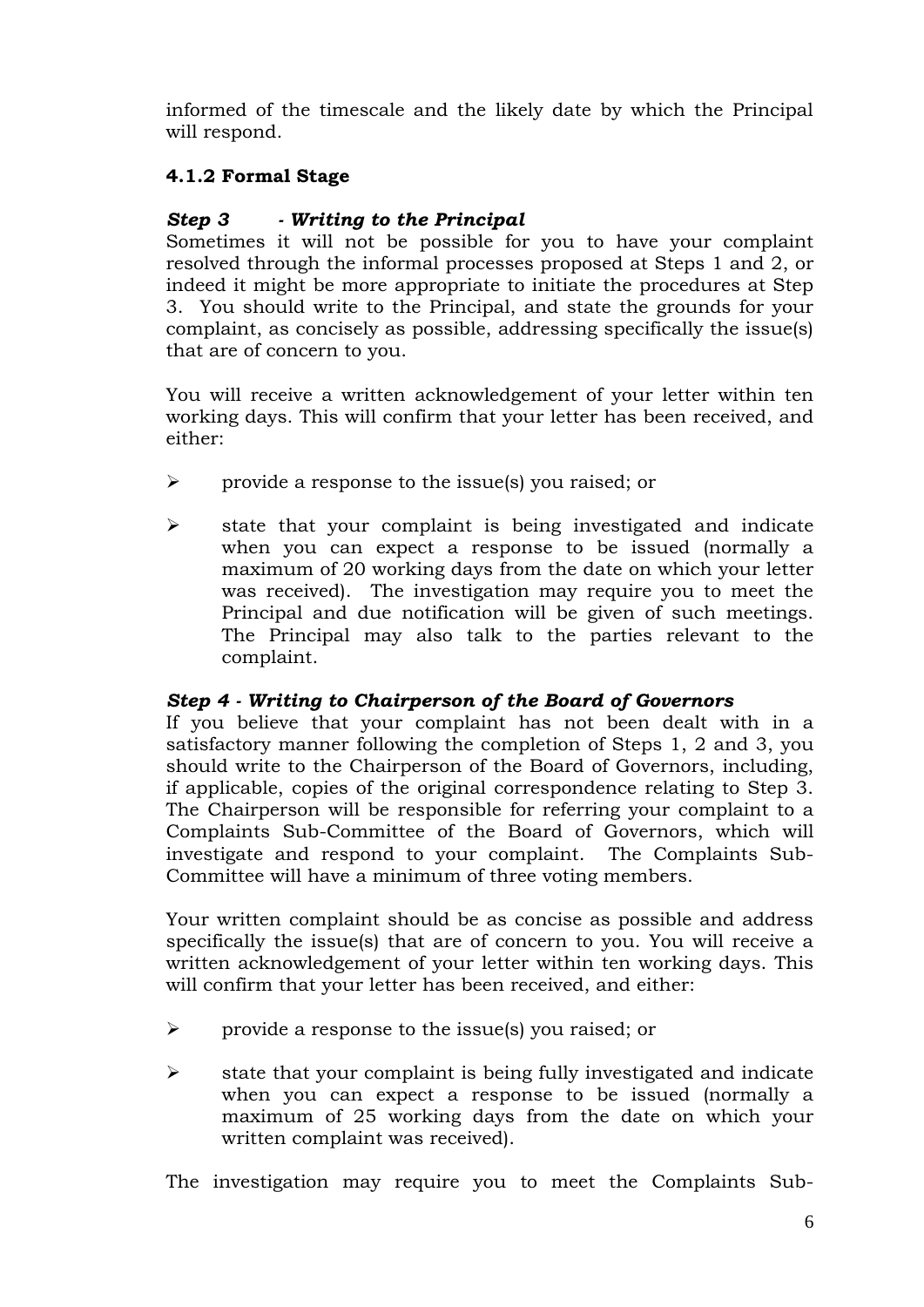Committee of the Board of Governors and due notification will be given of such meetings. The Complaints Sub-Committee of the Board of Governors may also talk to the parties relevant to the complaint.

#### *Step 5 - Appeals Process*

If you are dissatisfied with the decision of the Sub-Committee of the Board of Governors, you may appeal the decision to the Chairperson of the Board of Governors. This procedure is outlined in **Annex 1 on Page 16.** At this point, the Chairperson may refer the complaint to the main Board of Governors where applicable.

*Step 6 – Referral to Northern Ireland Public Services Ombudsman* Having exhausted the internal complaints procedure, parents/carers of pupils may refer their complaint to the Northern Ireland Public Services Ombudsman (NIPSO) if they remain dissatisfied. Upon receiving written notification by the School that the full internal complaints procedure has been completed, parents/carers who remain dissatisfied are required to make any complaint to the Ombudsman within 6 months of the date of receiving written notification. The NIPSO contact details are provided on the next page.

Contacting the Office of the Northern Ireland Public Services Ombudsman:

The full text of the Public Services Ombudsman Act (Northern Ireland) 2016 can be accessed at <http://www.legislation.gov.uk/nia/2016/4/enacted>

Contact Details: Northern Ireland Public Services Ombudsman Progressive House 33 Wellington Place Belfast BT1 6HN

Freepost: Freepost NIPSO

Telephone: 028 9023 3821 or Freephone: 0800 34 34 24

Text Phone: 028 9089 7789

Email: [nipso@nipso.org.uk](mailto:nipso@nipso.org.uk)

Website: [www.nipso.org.uk](http://www.nipso.org.uk/)

Opening Hours: 9.00am - 5.00pm, Monday to Friday (excluding Public Holidays)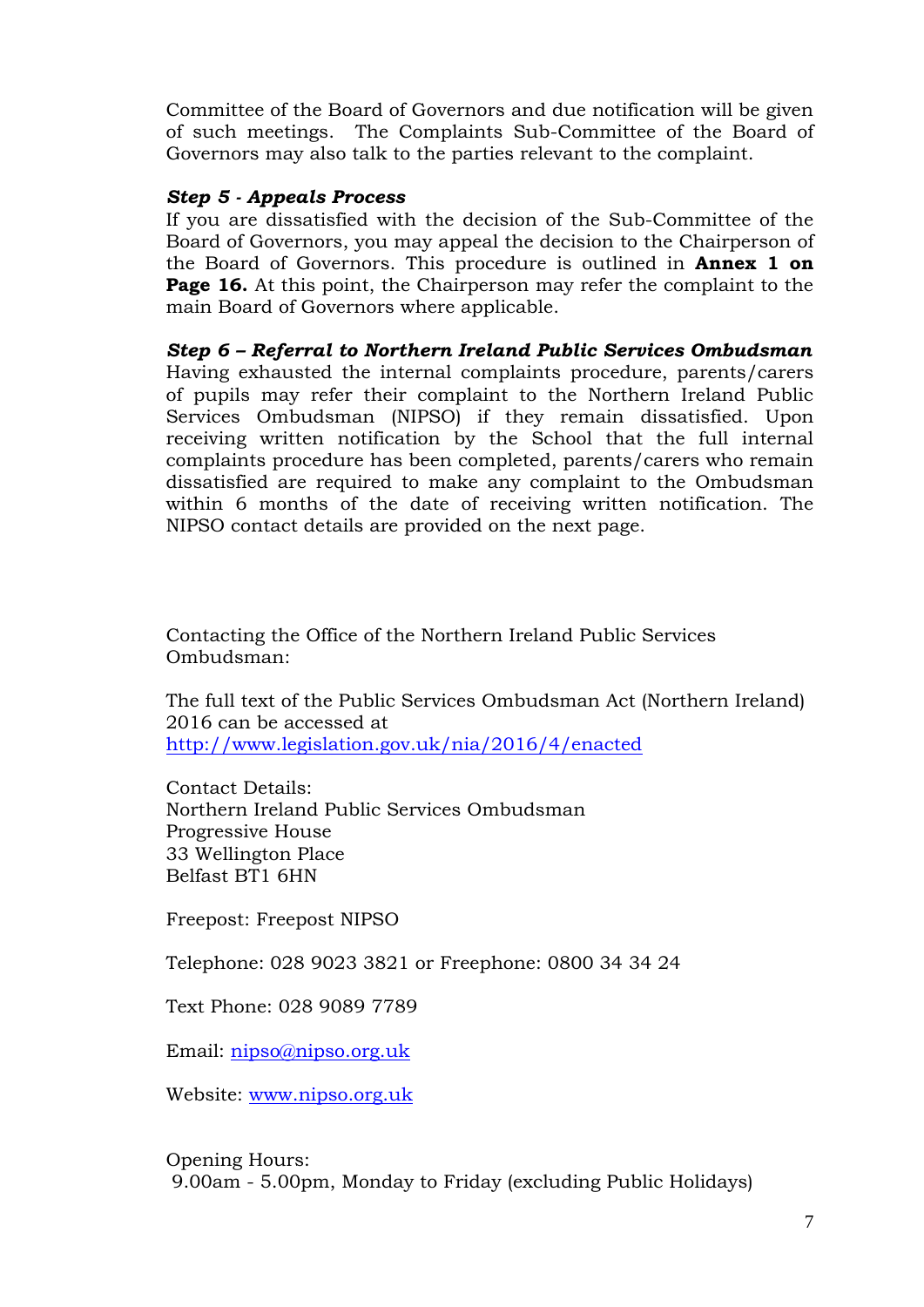Making a complaint about a Teacher (other than the Principal) **(with timescales for responses).**

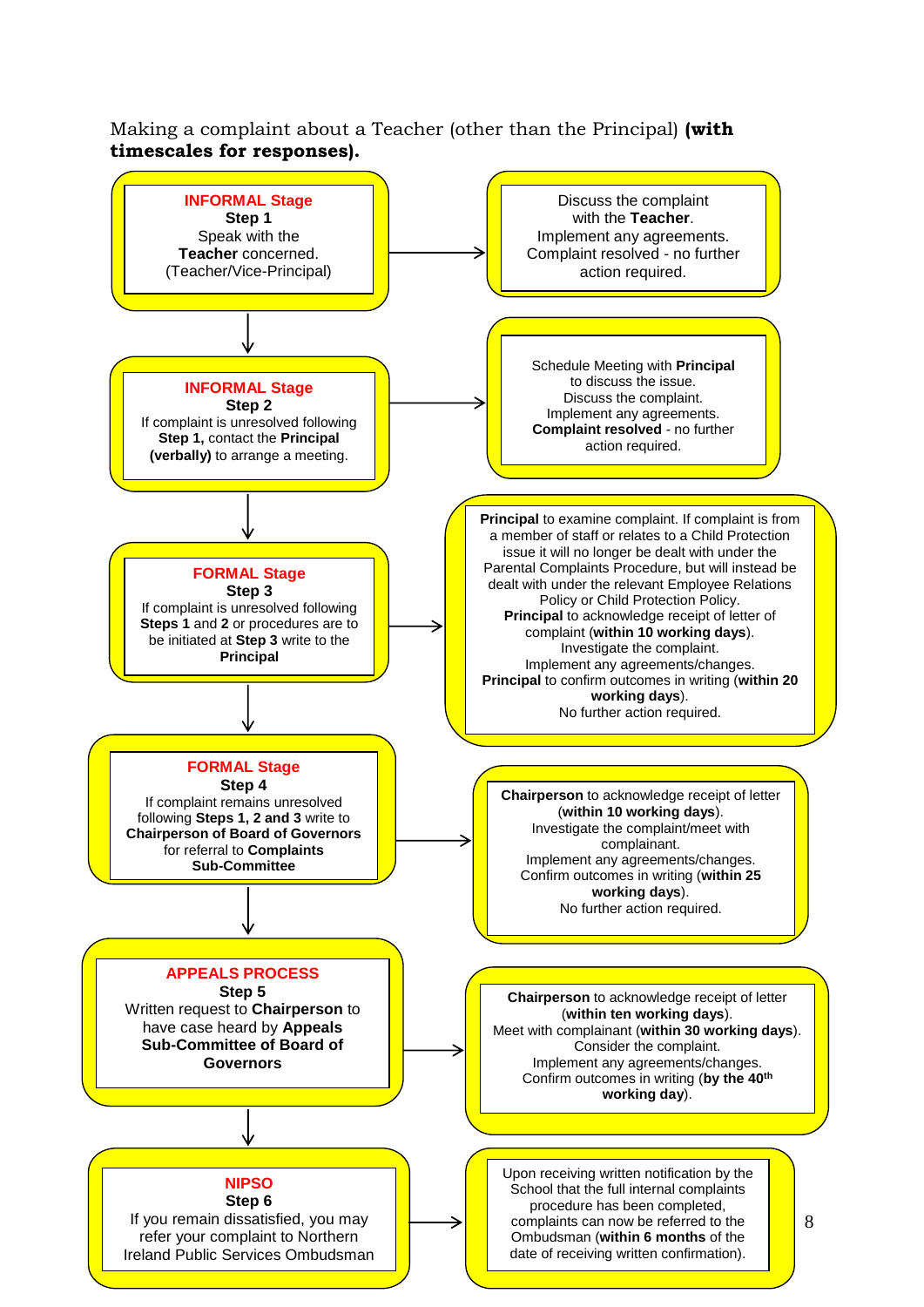# **4.2 Complaint about a member of the School's Support Staff**

# **4.2.1 Informal stage**

# *Step 1 - Raising verbally with the Principal*

A complaint concerning a member of the school's support staff should be raised verbally with the Principal. A meeting should be arranged with the Principal to discuss the issue(s). In some circumstances, the Principal may not be able to deal effectively with your complaint immediately and s/he may require some time to investigate and respond. If further time is required, you will be informed of the timescale and the likely date by which the Principal will respond.

# **4.2.2 Formal Stage**

# *Step 2 - Writing to the Principal*

Sometimes it will not be possible for you to have your complaint resolved through the informal processes proposed at Step 1 or it might be more appropriate to initiate the procedures formally. You should write to the Principal, and state the grounds for your complaint as concisely as possible addressing specifically the issue(s) that are of concern to you.

You will receive a written acknowledgement of your letter within ten working days. This will confirm that your letter has been received, and either:

- $\triangleright$  provide a response to the issue(s) you raised; or
- $\triangleright$  state that your complaint is being investigated and indicate when you can expect a response to be issued (normally a maximum of 20 working days from the date on which your letter was received). The investigation may require you to meet the Principal and due notification will be given of such meetings. The Principal may also talk to the parties relevant to the complaint.

## *Step 3 - Writing to Chairperson of the Board of Governors*

If you believe that your complaint has not been dealt with in a satisfactory manner following the completion of Steps 1, and 2 you should write to the Chairperson of the Board of Governors, including, if applicable, copies of the original correspondence relating to Step 2. The Chairperson will be responsible for referring your complaint to a Complaints Sub-Committee of the Board of Governors, which will investigate and respond to your complaint. The Complaints Sub-Committee will have a minimum of three voting members.

Your written complaint should be as concise as possible and address specifically the issue(s) that are of concern to you. You will receive a written acknowledgement of your letter within ten working days. This will confirm that your letter has been received, and either: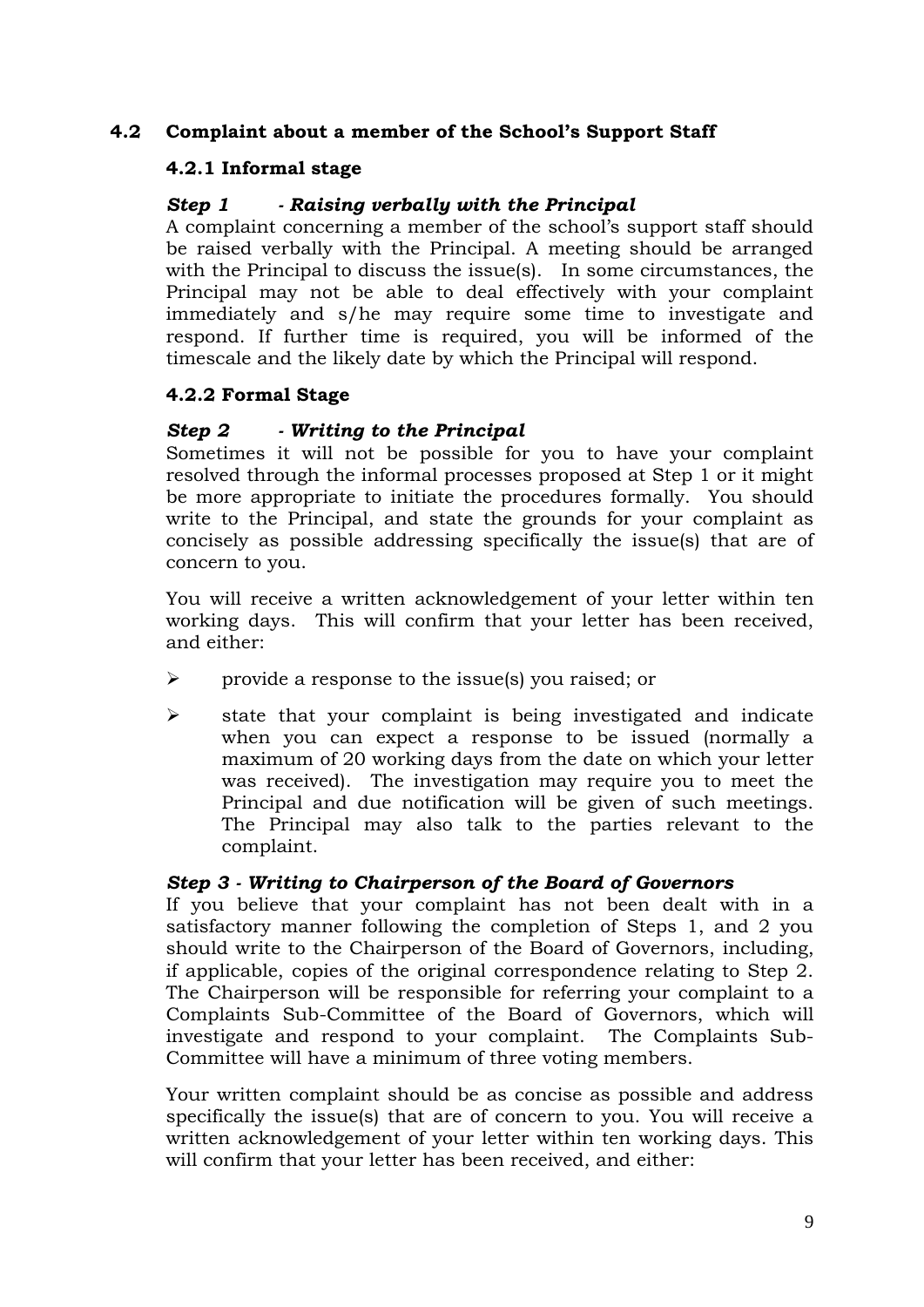- $\triangleright$  provide a response to the issue(s) you raised; or
- $\triangleright$  state that your complaint is being fully investigated and indicate when you can expect a response to be issued (normally a maximum of 25 working days from the date on which your written complaint was received).

The investigation may require you to meet the Complaints Sub-Committee of the Board of Governors and due notification will be given of such meetings. The Complaints Sub-Committee of the Board of Governors may also talk to the parties relevant to the complaint.

# *Step 4 - Appeals Process*

If you are dissatisfied with the decision of the Sub-Committee of the Board of Governors, you may appeal the decision to the Chairperson of the Board of Governors. This procedure is outlined in **Annex 1 on Page 16**. At this point, the Chairperson may refer the complaint to the main Board of Governors where applicable.

*Step 5 – Referral to Northern Ireland Public Services Ombudsman* Having exhausted the internal complaints procedure, parents/carers of pupils may refer their complaint to the Northern Ireland Public Services Ombudsman (NIPSO) if they remain dissatisfied. Upon receiving written notification by the School that the full internal complaints procedure has been completed, parents/carers who remain dissatisfied are required to make any complaint to the Ombudsman within 6 months of the date of receiving written notification. The NIPSO contact details are provided below.

Contacting the Office of the Northern Ireland Public Services Ombudsman:

The full text of the Public Services Ombudsman Act (Northern Ireland) 2016 can be accessed at <http://www.legislation.gov.uk/nia/2016/4/enacted>

Contact Details: Northern Ireland Public Services Ombudsman Progressive House 33 Wellington Place Belfast BT1 6HN

Freepost: Freepost NIPSO

Telephone: 028 9023 3821 or Freephone: 0800 34 34 24

Text Phone: 028 9089 7789

Email: [nipso@nipso.org.uk](mailto:nipso@nipso.org.uk)

Website: [www.nipso.org.uk](http://www.nipso.org.uk/)

Opening Hours: 9.00am - 5.00pm, Monday to Friday (excluding Public Holidays)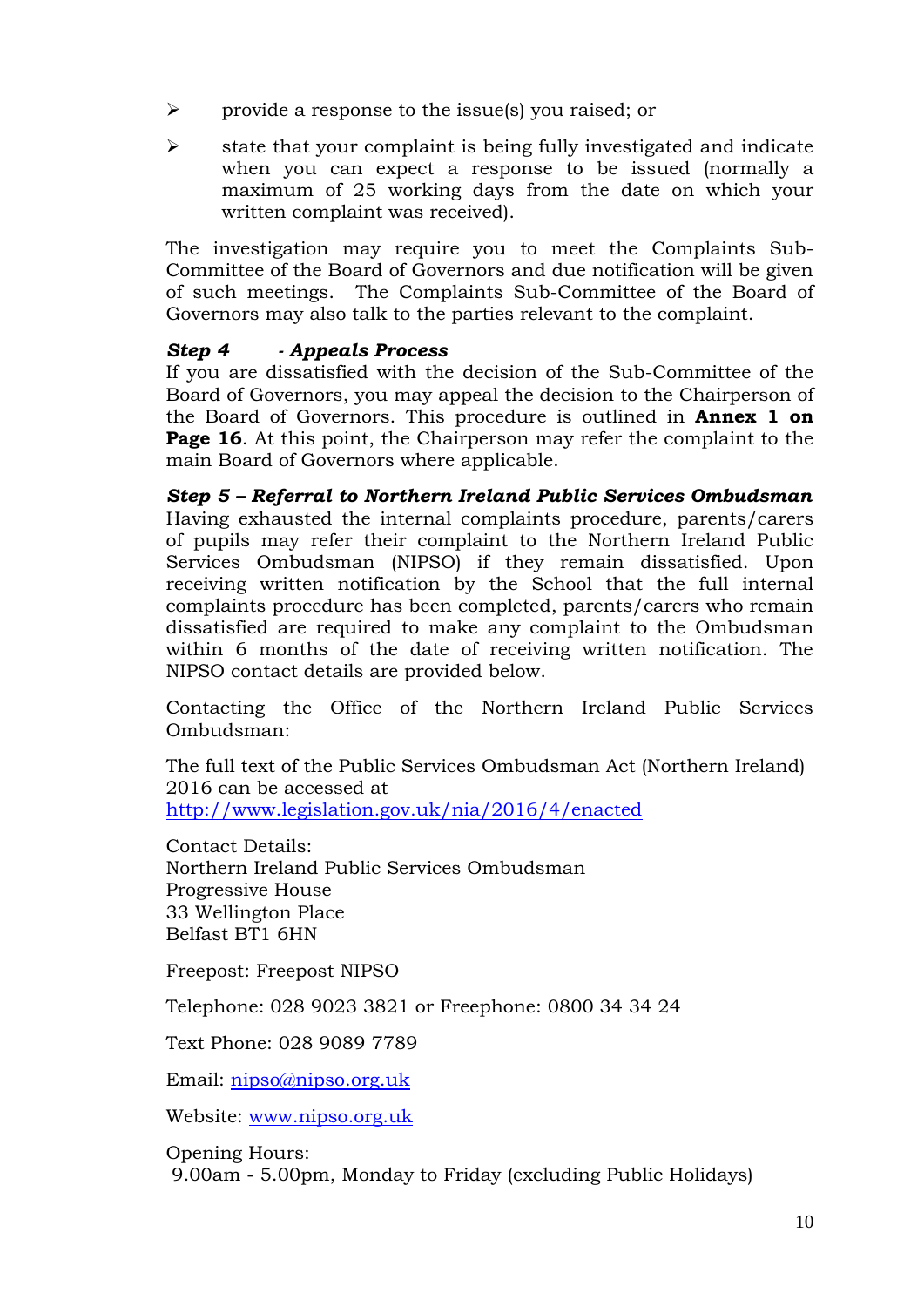Making a complaint about a member of the school's support staff **(with timescales for responses).**

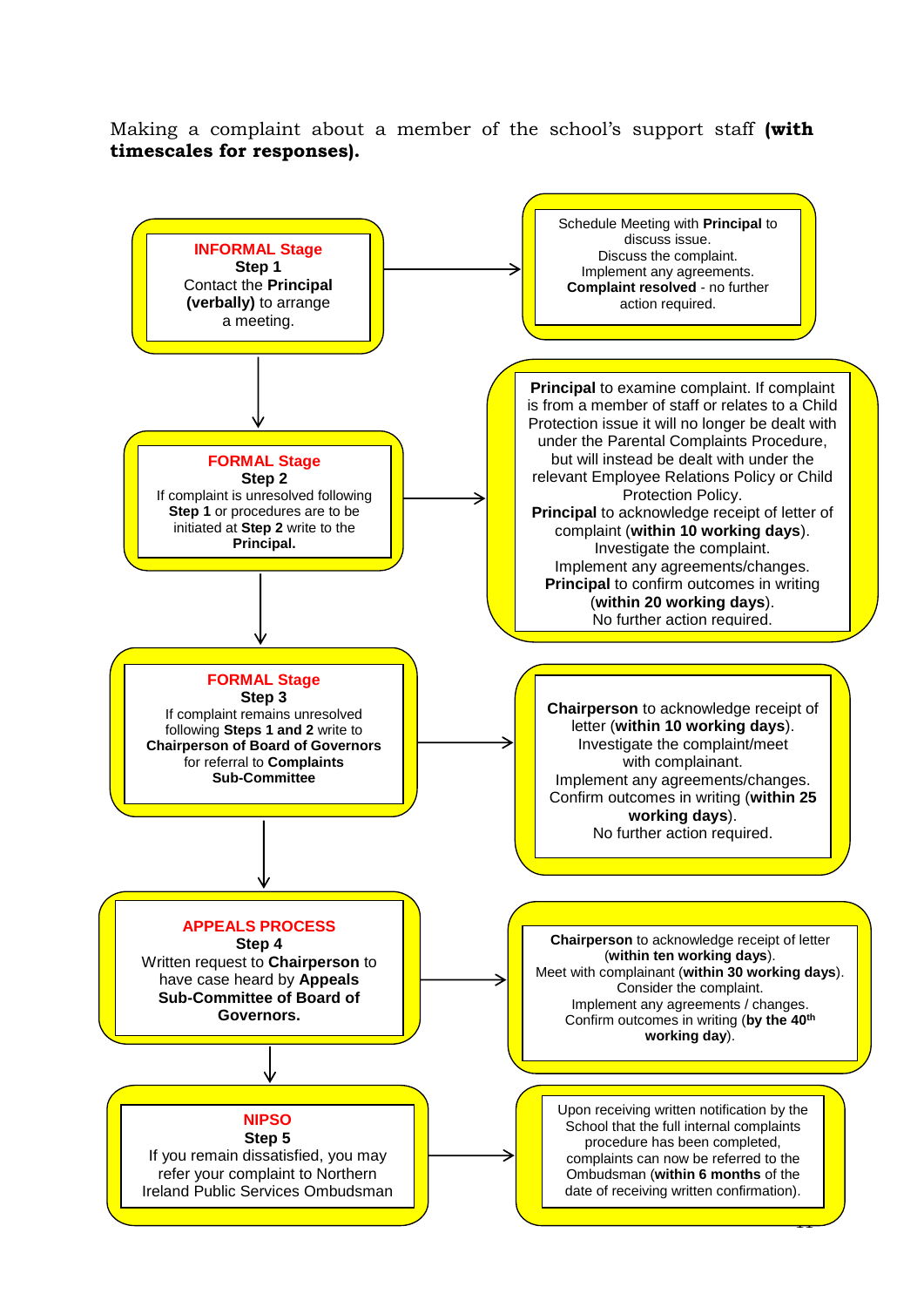# **4.3 Complaint about the Principal**

## **Where a complaint relates to the Principal the matter will be dealt with formally by the Board of Governors.**

# **4.3.1 Formal Stage**

# *Step 1 - Writing to Chairperson of the Board of Governors*

Where a complaint relates to the Principal you should write to the Chair of the Board of Governors, stating the grounds for your complaint as concisely as possible. The Chairperson will be responsible for referring your complaint to a Complaints Sub-Committee of the Board of Governors, which will investigate and respond to your complaint. The Complaints Sub-Committee will have a minimum of three voting members. You will receive a written acknowledgement of your letter within ten working days. This will confirm that your letter has been received, and either:

- $\triangleright$  provide a response to the issue(s) you raised; or
- $\triangleright$  state that your complaint is being fully investigated and indicate when you can expect a response to be issued (normally a maximum of 25 working days from the date on which your written complaint was received).

## *Step 2 - Appeals Process*

If you are dissatisfied with the decision of the Sub-Committee of the Board of Governors, you may appeal the decision to the Chairperson of the Board of Governors. This procedure is outlined in **Annex 1 on page 16.** At this point, the Chairperson may refer the complaint to the main Board of Governors where applicable.

*Step 3 – Referral to Northern Ireland Public Services Ombudsman* Having exhausted the internal complaints procedure, parents/carers of pupils may refer their complaint to the Northern Ireland Public Services Ombudsman (NIPSO) if they remain dissatisfied. Upon receiving written notification by the School that the full internal complaints procedure has been completed, parents/carers who remain dissatisfied are required to make any complaint to the Ombudsman within 6 months of the date of receiving written notification. The NIPSO contact details are provided on the next page.

Contacting the Office of the Northern Ireland Public Services Ombudsman:

The full text of the Public Services Ombudsman Act (Northern Ireland) 2016 can be accessed at <http://www.legislation.gov.uk/nia/2016/4/enacted>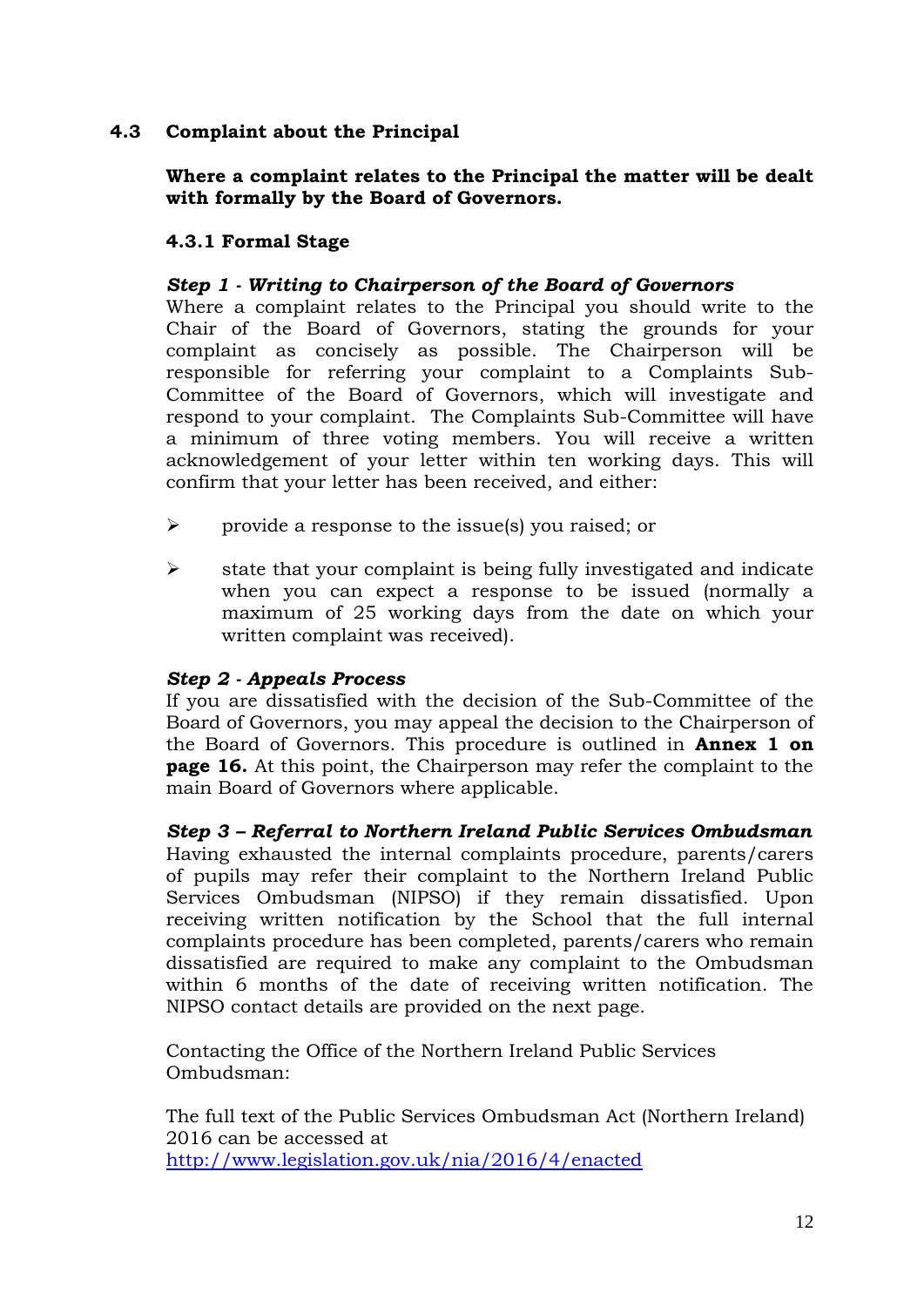Contact Details: Northern Ireland Public Services Ombudsman Progressive House 33 Wellington Place Belfast BT1 6HN

Freepost: Freepost NIPSO

Telephone: 028 9023 3821 or Freephone: 0800 34 34 24

Text Phone: 028 9089 7789

Email: [nipso@nipso.org.uk](mailto:nipso@nipso.org.uk)

Website: [www.nipso.org.uk](http://www.nipso.org.uk/)

Opening Hours:

9.00am - 5.00pm, Monday to Friday (excluding Public Holidays)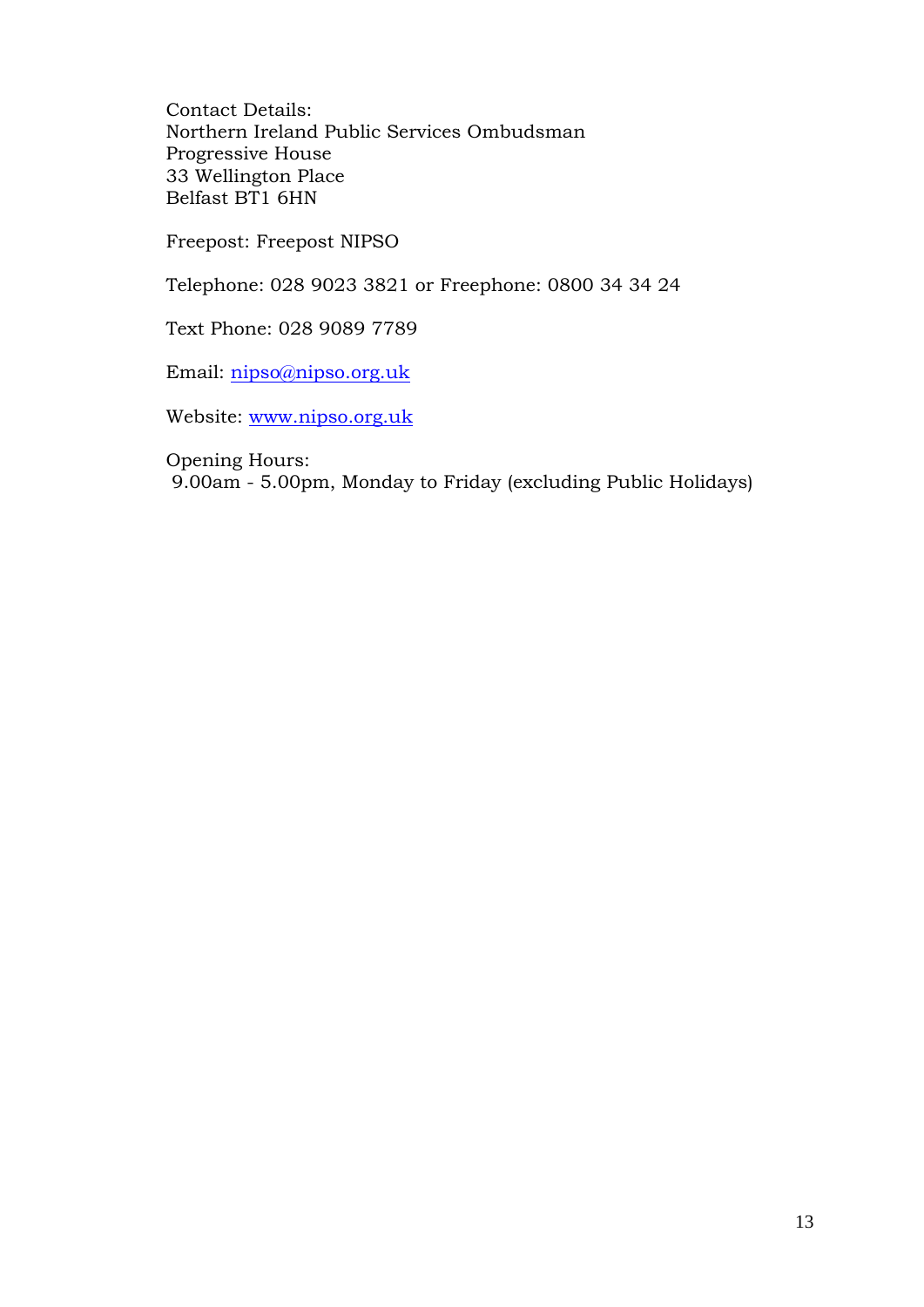## Making a complaint about the Principal **(with timescales for responses).**

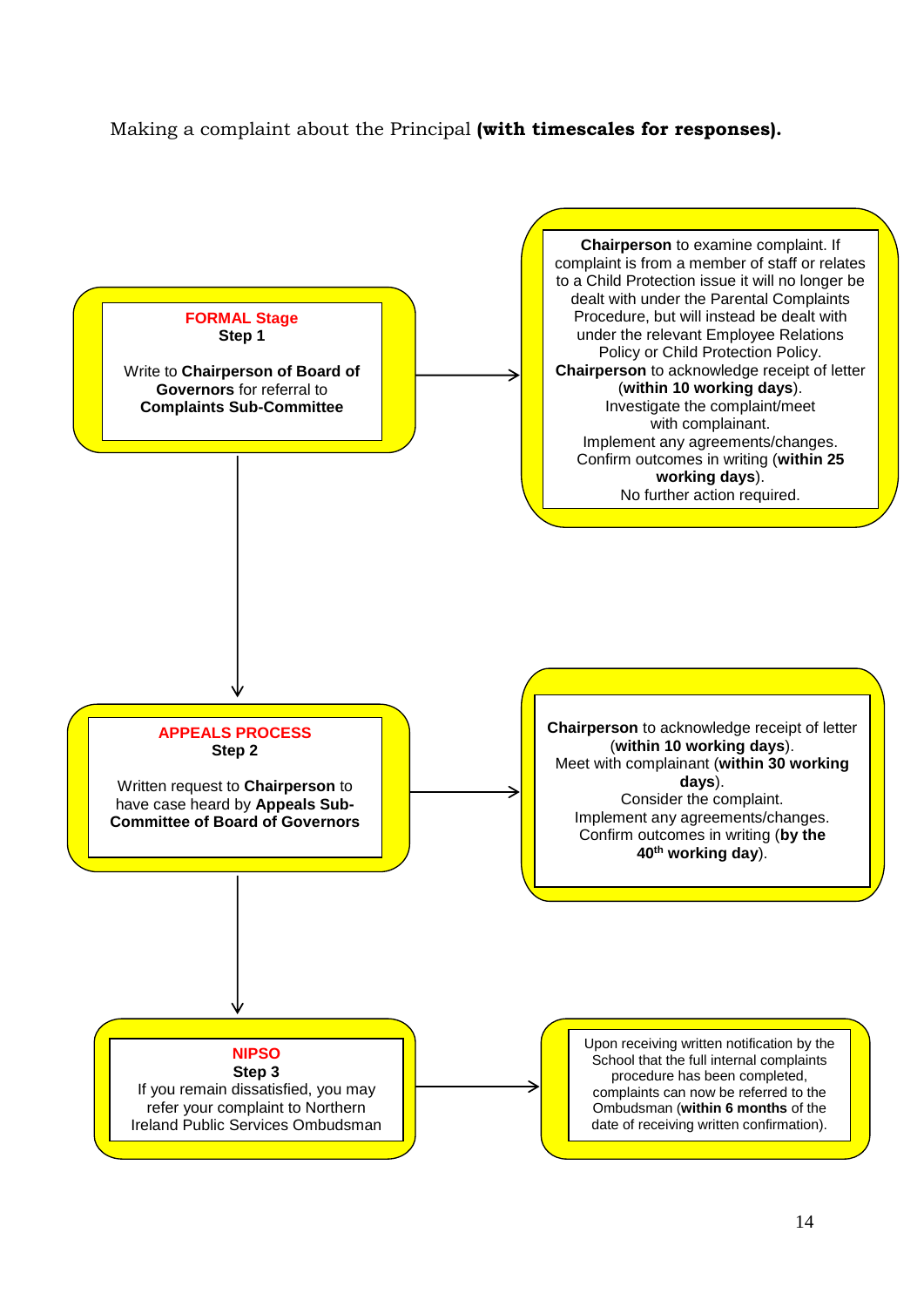# **5. RECORD KEEPING**

The Principal and Chairperson of the Board of Governors will maintain a record of all correspondence, conversations and meetings, concerning your complaint. These records will be held confidentially in the school and will be kept apart from pupil records. All such records will be destroyed **three years after the date of the last correspondence on the issue**.

## **6. FRIVOLOUS OR VEXATIOUS COMPLAINTS**

Where the Board of Governors considers the actions of a parent/group of parents/carers to constitute a frivolous or vexatious complaint, it will seek advice from the relevant employing authority in order to protect staff from further such actions.